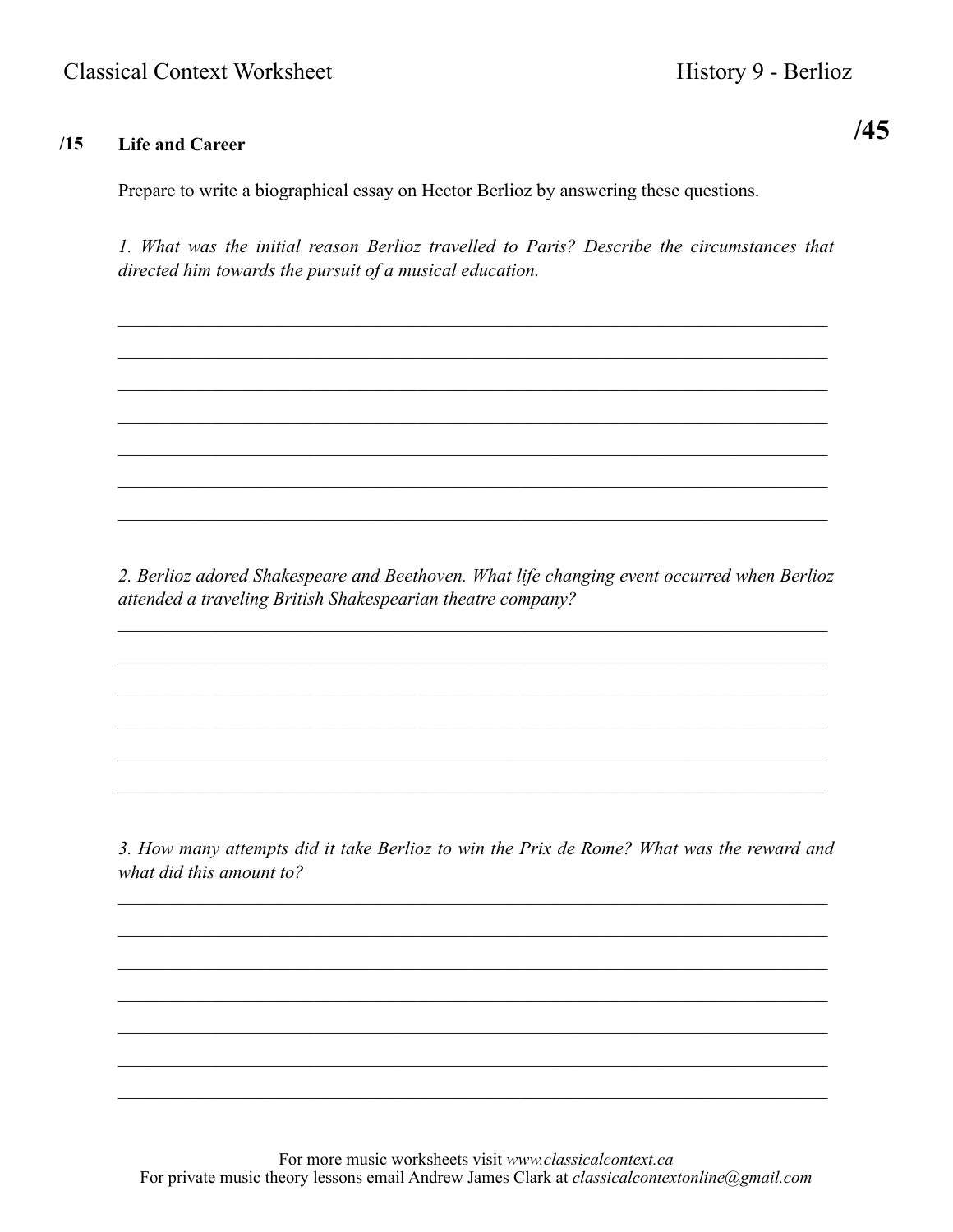## $/15$ **Symphony Fantastique op. 14**

Summarize the program notes to each of the five movement of Symphony Fantastique.

## **First Movement: Reveries, Passions** Program: **Second Movement: A Ball** Program: 2008 and 2008 and 2008 and 2008 and 2008 and 2008 and 2008 and 2008 and 2008 and 2008 and 2008 and 2008 and 2008 and 2008 and 2008 and 2008 and 2008 and 2008 and 2008 and 2008 and 2008 and 2008 and 2008 and 2008 a **Third Movement: Scene in the Fields** Program: **Fourth Movement: March to the Scaffold** Program: **Fifth Movement: Dream of a Witches' Sabbath** Program:

For more music worksheets visit www.classicalcontext.ca For private music theory lessons email Andrew James Clark at *classicalcontextonline@gmail.com*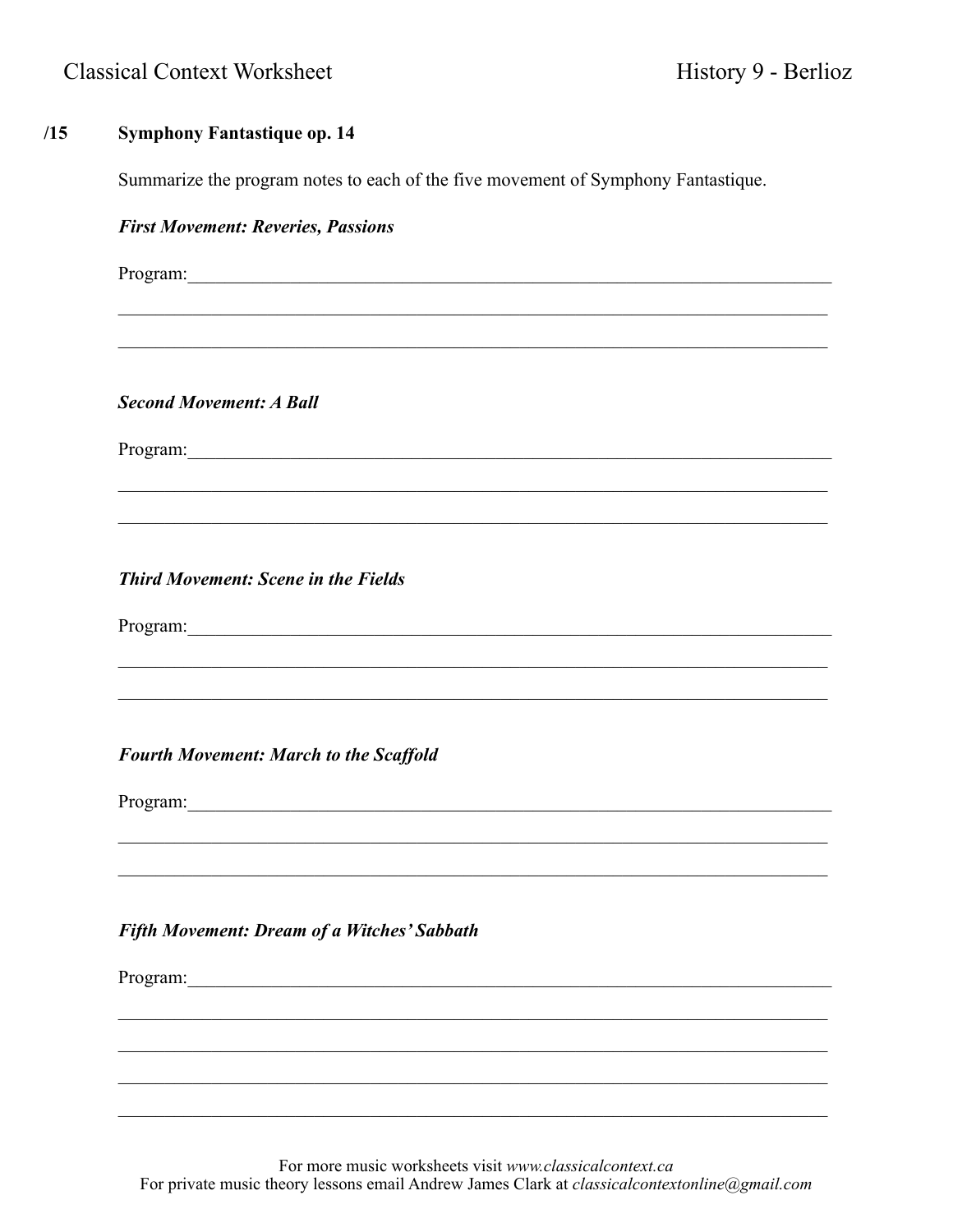## $/3$ **Score Study**

1. How does Berlioz portray the lovers' final execution at the end of the symphony?

2. What are the origins of the ""Dies Irae" theme? What function does it play in the fifth  $/5$ movement of the work and how does Berlioz enhance this with his orchestration?

3. Regarding the full score excerpt on the following page: Identify the movement, thematic  $/7$ material, and briefly describe what is occurring in the score. What effect might this have had on the audience?